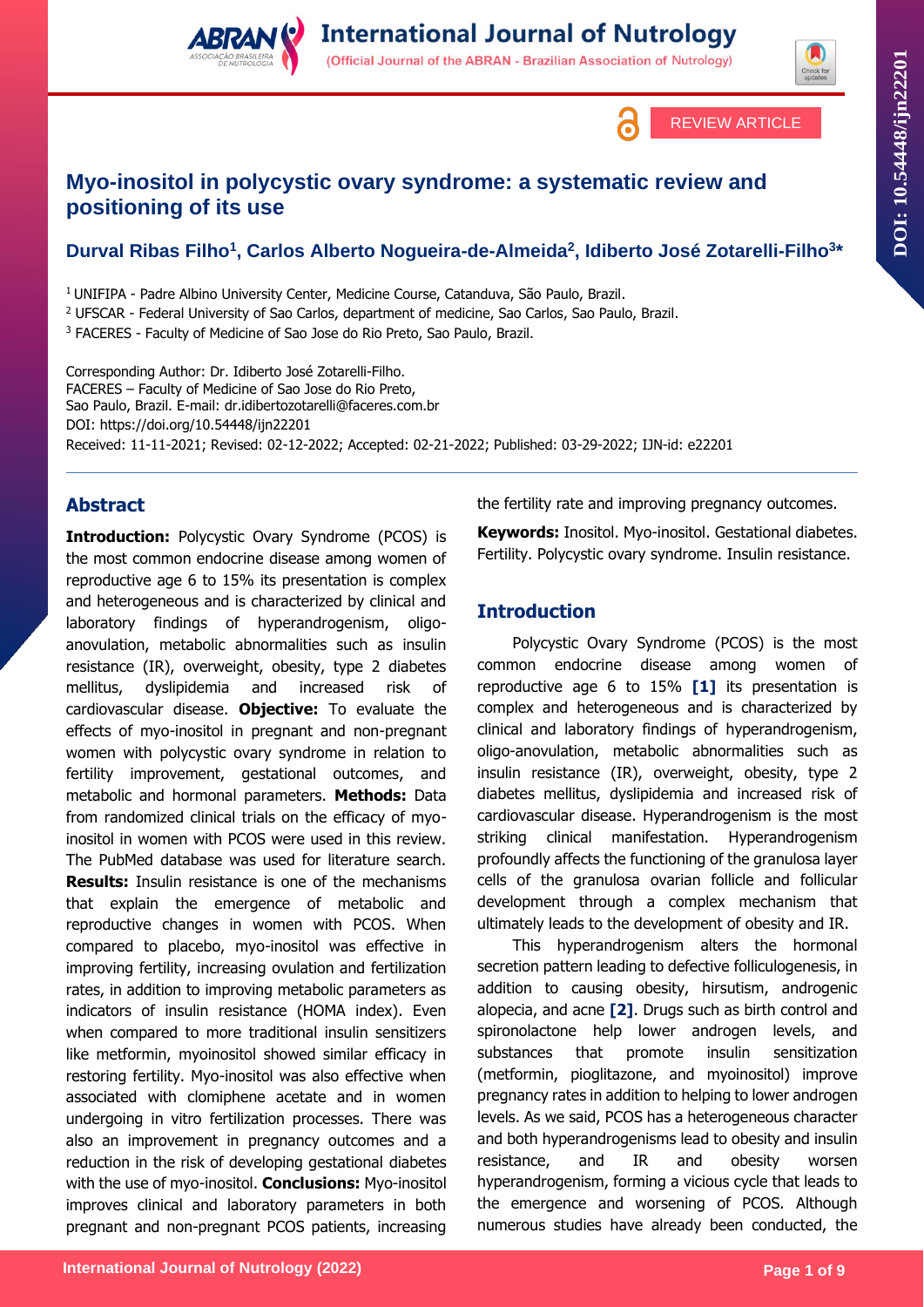exact pathogenic mechanism of PCOS remains unclear **[3]**.

Its diagnosis is made using the Rotterdam criteria. Two criteria are needed to close the diagnosis (polycystic ovaries on imaging, oligo-anovulation, and hyperandrogenism). It is also necessary to rule out endocrine diseases that mimic PCOS (congenital adrenal hyperplasia, Cushing's syndrome, androgen-producing adrenal and ovarian tumors, hyperprolactinemia, and hypothyroidism). The "two cell theory" says that the synthesis of ovarian androgens requires the participation of LH, FSH, theca, and granulosa cells. The first step is the formation of androgens in the theca stimulated by LH. The frequency and speed of the LH secretion pulse determine the intensity of ovarian production of androgens, which in turn are transported to the granular layer where they undergo the action of the aromatase enzyme, transforming into estradiol. Women with PCOS have attenuated estradiol production due to decreased expression of the aromatase enzyme caused by androgens **[4]**.

Also, hyperandrogenism causes some pathophysiological changes in women with PCOS including IR, dyslipidemia, hyperinsulinemia, and an imbalance in the LF/FSH ratio. Insulin promotes cell growth, proliferation, and differentiation through the action of intracellular mediators such as phosphatidylinositol-3-kinase (PI3-kinase) and mitogen-activated protein kinase (MAPK). Insulin can directly stimulate androgen production in the theca. IR also promotes a decrease in sex hormone-binding globulin (SHBG) levels, which leads to an increase in the concentration of free androgens. Obesity has a strong link with PCOS. Patients with PCOS, both obese and non-obese, have more visceral fat compared to healthy patients. And the greater the amount of visceral fat, the greater the androgen levels. Likewise, obese patients with PCOS have higher levels of free androgens than patients with PCOS, but with a normal BMI. Androgens stimulate IR and abnormal accumulation of visceral fat in women, and increased adiposity leads to increased blood levels of unesterified free fatty acids, cholesterol, triglycerides, and other apolipoprotein abnormalities. The increase in free fatty acids further aggravates the IR picture. A vicious cycle occurs where the increase in androgens promotes obesity and IR and obesity  $+$  IR aggravates hyperandrogenism. Obesity also affects other adipokines. It increases leptin levels which in turn inhibits aromatase, worsening hyperandrogenism. Obesity also decreases levels of adiponectin, an adipokine that reduces insulin resistance **[4]**.

In this sense, there is a strong genetic and epigenetic component associated with PCOS, an example of this is that some genetic polymorphisms associated with increased BMI (body mass index) are related to PCOS **[2]**. The detail is that IR in PCOS tends to be selective, affecting different organs differently. While muscles, adipose tissue, and liver are most affected, the ovaries remain responsive to insulin action. The main neuroendocrine characteristic of PCOS is the increase in the pulsatility of GnRH and, consequently, of LH/FSH. Changes in the LH/FSH ratio (with a predominance of LH) are a typical finding in PCOS.

Also, insulin hypersecretion acts synergistically with the increase in LH levels to generate hyperandrogenism in PCOS. Inhibition of hepatic SHBG synthesis contributes to the increase in free testosterone levels. The polycystic appearance of the ovaries (several antral follicles with a size between 2-8 mm) is due to an interruption in their maturation as a result of the aforementioned pathophysiological changes (hyperandrogenism, hyperinsulinemia, and increased LH levels) **[1]**.

Due to this complex interaction with the endocrinemetabolic system, PCOS can trigger a series of complications such as **[1,2]** psychological (depression and anxiety), metabolic (insulin resistance, prediabetes, metabolic syndrome, obesity), cardiovascular diseases (hypertension and dyslipidemia), endometrial cancer and complications infertility and pregnancy.

Therefore, the present systematic review study aimed to evaluate the effects of Myo-inositol in pregnant and non-pregnant women with polycystic ovary syndrome to improve fertility, gestational outcomes, and metabolic and hormonal parameters.

### **Methods**

### **Study Design**

The present study followed a systematic review model, following the rules of systematic review – PRISMA (Transparent reporting of systematic reviews and metaanalyses-HTTP: //www.prisma-statement.org/).

### **Research Strategy And Information Sources**

The PubMed, Embase, Ovid, Web Of Science, ScienceDirect Journals (Elsevier) and Scielo databases were used to search for randomized clinical trials that evaluated the efficacy and safety of myo-inositol. The search was done using the terms: *Inositol. Myo-inositol.* Gestational diabetes. Fertility. Polycystic ovary syndrome. Insulin resistance.

Articles on the improvement of metabolic parameters and fertility with the use of myo-inositol when compared with placebo or other insulin sensitizers (such as metformin) were included. Articles on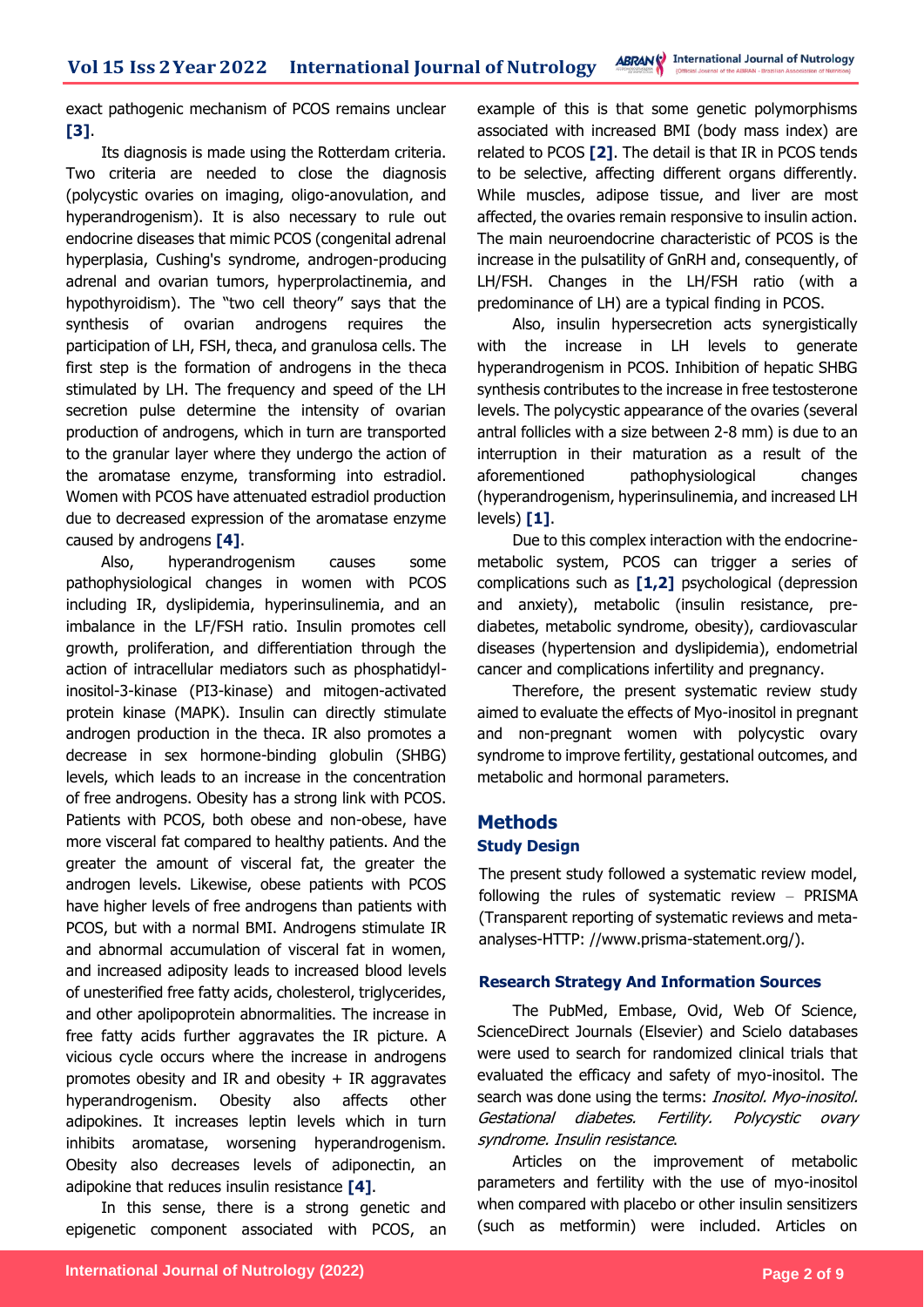outcomes in pregnant women using myo-inositol and women with PCOS undergoing *in vitro* fertilization (IVF) procedures or ovulation induction with clomiphene acetate and rFSH were also included. Articles published before 2009, in other languages, in animals, and in vitro were excluded.

#### **GRADE Ratings And Risk of Bias**

According to the Grading of Recommendations Assessment, Development, and Evaluation (GRADE) criteria. The quality of the evidence was classified as high, moderate, low, or very low, according to the risk of bias, clarity of comparisons, precision, and consistency of analyses. The Cochrane instrument was adopted to assess the risk of bias of the included studies.

### **Results**

A total of 208 articles were found with the keywords described, but only 16 met the inclusion and exclusion criteria necessary for this review (**Figure 1**). The many beneficial effects of inositols on follicular development, hormone regulation, and glucose homeostasis support their use as therapeutic agents in patients with PCOS. Many studies confirm its positive effects on metabolic, hormonal, and reproductive disorders in PCOS, both alone and in combination with other substances. In addition, IM treatment is safe, with few side effects compared to other substances used in the treatment of insulin resistance and ovulation induction **[4]**.

In 2015, the International Consensus Conference on MI and D-chiro inositol (DCI) in Obstetrics and Gynecology recognized that both MI and DCI are present in several biological pathways involved in the pathogenesis of PCOS and many clinical data are demonstrating that inositol supplementation can be beneficial in improving the metabolic and reproductive aspects of this disorder. Several clinical studies prove the effectiveness of treatment with IM for both improving fertility and improving symptoms of PCOS, in addition to reducing pregnancy complications in these patients **[5]**.

Costantino D. et al.2009 (grade of recommendation A, level of evidence 1B) evaluated the replacement of IM (4g + folic acid 400 mcg) x placebo (folic acid only 400 mcg) in relation to clinical and laboratory aspects in women with PCOS in a randomized, double-blind, placebo-controlled clinical trial of 42 women aged between 18 and 40 years. The MI group had a 65% drop in total testosterone (99.5 $\pm$ 7 to 34.8 $\pm$ 4.3 ng/dL x placebo 116.8 $\pm$ 15 to 109 $\pm$ 7.5

ng/dL;  $p=0.003$ ) and free testosterone (0.85  $\pm$ 0.1 for  $0.24 \pm 0.33$  ng/dL x placebo  $0.89 \pm 0.12$  for  $0.85 \pm 0.13$ ng/dL; P=0.01). Plasma triglyceride levels were also reduced:  $195\pm20$  to  $95\pm17$  mg/dL x placebo:  $166\pm21$  to 148 $\pm$ 19 mg/dL; P=0.001). There was an improvement in systolic blood pressure:  $131\pm2$  to  $127\pm2$  mmHg x placebo:  $128\pm1$  to  $130\pm1$  mmHg; P=0.002) and diastolic blood pressure:  $88\pm1$  for  $82\pm3$  mmHg x placebo  $86\pm1$ for  $90±1$  mmHg;  $p=0.001$ ) Area under the curve (AUC) of plasma insulin after oral glucose administration:  $8,540 \pm 1,149$  for  $5,535 \pm 1,792$   $\mu$ U/mL/min x placebo: 8,903 $\pm$ 1,276 for 9,100 $\pm$ 1,162 µU/mL/min; P=0.03). 16 out of 23 women in the MI group ovulated (69.5%) vs 4 out of 19 in the placebo group  $(21%)$  (p=0.001). MI treatment provided a reduction in testosterone and insulin levels, as well as an improvement in several metabolic factors and ovulation rate **[6]**.

#### **Figure 1.** Article Selection Process.



Regidor et al. 2016 (grade of recommendation B, level of evidence 2B) evaluated improved fertility and reduced hyperandrogenism in an observational study of 3602 women with PCOS and infertility according to the Rotterdam criteria. The intervention group used MI 2000mg + folic acid 200 mcg twice daily for a period of 2 to 3 months. A subgroup of 32 patients performed an analysis of total testosterone, free testosterone, and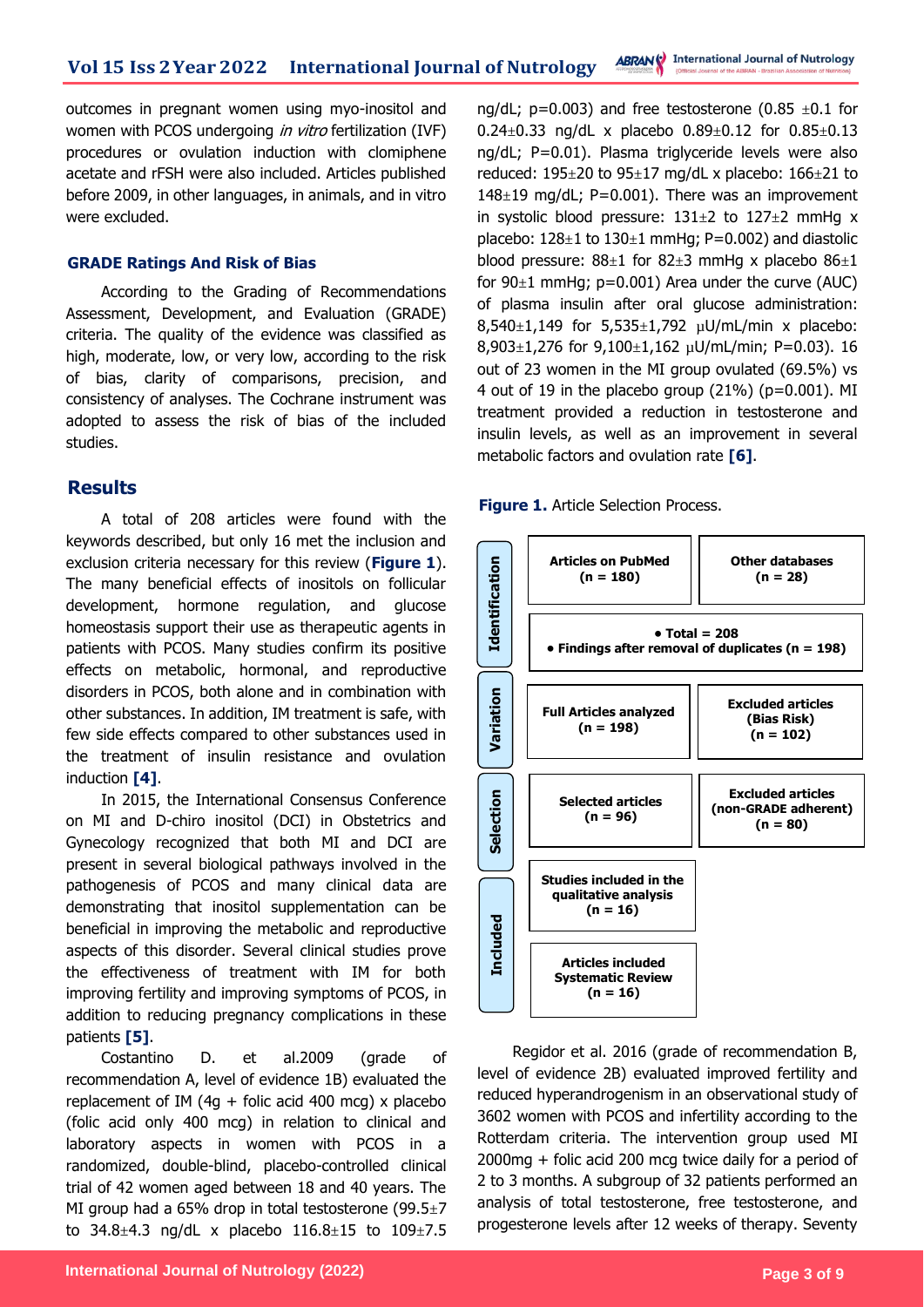percent of patients had ovulation restored and 545 pregnancies occurred, which represents a pregnancy rate of 15.1% in patients undergoing treatment. The fertility levels achieved were similar to those found with metformin. MI proved to be much safer when compared to metformin, which is often associated with side effects such as abdominal pain, nausea, diarrhea, and lactic acidosis (rare). Total testosterone levels dropped from 96.6 ng/dL to 43.3 ng/dL and progesterone levels rose from 2.1 ng/mL to 12.3 ng/mL ( $p=0.05$ ) after 12 weeks of treatment **[7]**.

Raffone et al. 2010 (grade of recommendation B, level of evidence 2B) compared the efficacy of MI and metformin alone or in combination with r-FSH for the treatment of menstrual irregularities, chronic anovulation, and infertility in women with PCOS. One hundred and twenty patients with PCOS (by Rotterdam criteria) followed in an outpatient infertility clinic for a period of 14 to 16 months were treated with oral metformin 1500 mg/day (n=60) or oral myo-inositol 4  $q$ /day + acid folic acid (n=60) both in continuous use. If pregnancy did not occur, r-FSH (37.5 U/day) was added for a maximum of three attempts. Fifty percent of patients who used metformin had spontaneous ovulation restored and 18.3% were able to become pregnant. The other 42 patients were treated with metformin + r-FSH. There was a 26.1% pregnancy rate. The total pregnancy rate in this group was 36.6%. 63% of patients treated with myo-inositol  $+$  folic acid had spontaneous ovulation restored and 30% of these were able to become pregnant. The 38 patients who did not become pregnant were treated with  $MI +$  folic acid  $+$  r-FSH. Pregnancy occurred in 11 of these patients (28.9%). The total pregnancy rate in this group was 48.4% **[8]**.

Zeng et al.2017 (grade of recommendation A, level of evidence 1A) performed a systematic review with a meta-analysis showing the effectiveness of inositol in women with PCOS. There were 10 randomized clinical trials with a total of 573 patients. Myo-inositol decreased insulin resistance levels measured by the HOMA index (-0.65; 95% CI -1.02, -0.28; p=0.0005), increased estradiol levels (16.16; 95% CI 2.01, 30.31; p=0.03); There was no statistical significance regarding total testosterone levels. (-16.11; 95% CI -46.08, +13.86; p=0.29). There was an increase in SHBG levels in the myo-inositol group compared with placebo (24.01; 95% CI 3.96, 44.06; p=0.02) **[9]**.

A meta-analysis by Zheng et al 2017 (Evidence Grade A, Recommendation Level 1A) evaluated the effectiveness of myo-inositol in women with infertility in inducing ovulation before intracytoplasmic sperm injection (ICSI) or in vitro fertilization with embryo transfer (IVF-ET). 7 studies were included, 6 of which were randomized and a cohort study with a total of 935 patients. Four hundred and fifty-three women used myo-inositol and 482 used a placebo. The intervention group used myo-inositol  $4q +$  folic acid 400 mcg and the placebo group used folic acid alone. Patients used the medication once or twice daily for 3 months before and during ovulation induction. The age of the patients ranged between 31.5 and 36.2 years. The mean duration of infertility ranged from 21.6 to 46.1 months and the BMI ranged from 22.7 to 26.7kg/m2. The pregnancy rate was significantly higher in the myoinositol group compared to placebo (33.33% vs. 27.62%) (OR, 1.45; 95% CI, 1.08–1.95; p=.01). The miscarriage rate was significantly lower in the myoinositol vs placebo group (5.92% vs 17.61%). (OR, 0.26; 95% CI, 0.12–0.59; p=.001). The proportion of grade 1 embryos was significantly higher in the myoinositol group compared to placebo. (45.17% x 41.93%). (OR, 1.73; 95% CI, 1.10–2.74; p=.02). The total amount of drugs used to induce ovulation was significantly lower in the myo-inositol group compared to placebo (-327.40; 95% CI, -567.38 to -87.41; p=.007). The meta-analysis showed that the myoinositol group needed less r-FSH and less gonadotropin compared to the placebo. There were no significant differences between the groups regarding the total number of oocytes removed (-0.11;95% CI, -0.79 to +0.58; p=.75), proportion of stage MII oocytes (58.65% X 57.10%) (OR, 1.06; 95% CI, 0.97–1.15; p=.21) or stimulation days (-0.55; 95% CI, -1.17 to - 0.07; p=.08) **[10]**.

Kamenov et al. 2014 (grade of recommendation B, evidence level 2B) did an open-label prospective study comparing the efficacy of myo-inositol with the combination of  $MI +$  clomiphene in women with PCOS associated with proven IR, in inducing ovulation and pregnancy. Fifty patients between 20 and 35 years old with PCOS + proven insulin resistance and infertility for more than 1 year received MI (2 g MI  $+$  200 mcg folic acid 2X daily) for three consecutive spontaneous cycles starting between the 3rd and the 5th day after menstrual bleeding. Patients who remained anovulatory after the third cycle with MI had their menstruation induced by the use of dydrogesterone (Duphaston 10 mg twice a day for 10 days) and clomiphene 50 mg was associated with IM (on the fifth day after the onset of menstruation) and maintained for 5 days for another three cycles. If pregnancy did not occur, the clomiphene dose was increased by 50 mg to a maximum of 150 mg on the third attempt. The primary endpoints were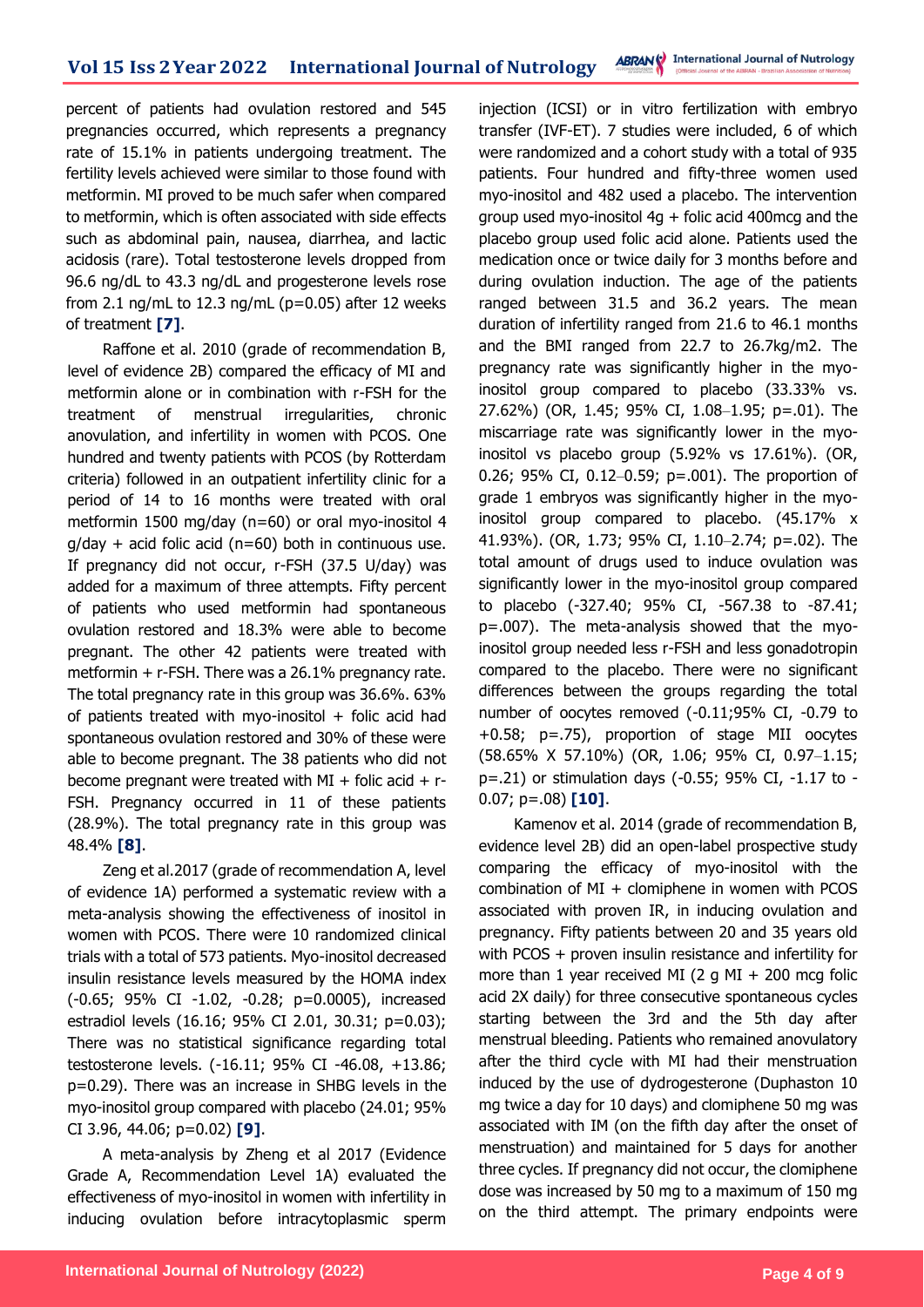ovulation rate (via the serial US) and the onset of pregnancy. Secondary endpoints were changes in BMI and HOMA score. Three patients were lost to follow-up throughout the study. After using IM, 29 patients ovulated (61.7%) and 18 (38.3%) were resistant. Among the patients who ovulated, 11 managed to get pregnant (23.4% of the total). Among the 18 patients who ovulated but were resistant to MI, 6 (12.8% of the total) became pregnant after the association of clomiphene with MI. Among the 18 patients who did not ovulate with IM alone, 13 (27.7%) managed to ovulate with the combination of clomiphene, and 6 (12.8%) managed to get pregnant. The total pregnancy rate after 6 months of study was 48 .9% (23 patients). Most patients who became pregnant with MI had a normal BMI, while most patients resistant to MI were obese. Obese patients were 50% less likely to ovulate and 33% less likely to become pregnant when compared to normal BMI patients with this protocol. There was a small but statistically significant reduction in BMI after 6 months of study  $(p<0.001)$  in all groups, but the group that ovulated had a lower initial BMI. There was a reduction in the HOMA index in all groups, but the patients who ovulated had a lower HOMA at baseline. The authors concluded that MI therapy is effective for reducing IR and provides an improvement in ovulation and pregnancy rate, which is corroborated by other studies, which also demonstrate an improvement in the quality of oocytes and a reduction in the number of gonadotropins used to induce ovulation **[11]**.

Zheng et al, 2015 (grade of recommendation A, level of evidence 1A) in a meta-analysis of studies with pregnant women with diabetes, evaluated the improvement of insulin resistance with the use of myoinositol. Five studies with 513 participants were included. The global incidence of hyperglycemia during pregnancy is 16.9% and more than 90% of these patients live in poor countries or with developing economies. The meta-analysis showed a significant reduction in the incidence of gestational diabetes (RR, 0.29; 95% CI, 0.19–0.44) and birth weight (-116.98; 95% CI, -208.87 to -25.09). There was also an improvement in oral glucose tolerance test (OGTT) results (-0.36; 95% CI, -0.51 to -0.21); 1h-OGTT (- 0.63; 95% CI, -1.01 to -0.26); 2-h OGTT (-0.45; 95% CI, -0.75 to -0.16) and complication rate (respiratory distress syndrome, shoulder dystocia, neonatal hypoglycemia, macrosomia, polyhydramnios, and preterm delivery) (odds ratio [OR], 0.28; 95% CI 0.14 to 0.58). Current evidence shows that myo-inositol supplementation reduces the development of gestational diabetes, although additional large-scale,

multicenter, double-blind, randomized, placebocontrolled studies are needed **[12]**.

Guo et al, 2017 (grade of recommendation A, level of evidence 1A) in a meta-analysis of randomized trials, evaluated the benefits of MI in pregnant women at high risk of developing gestational diabetes mellitus (GDM). The primary endpoint was the development of GDM + birth weight and the secondary endpoints were the 1 h and 2 h oral glucose tolerance test and pregnancy complications. 4 studies were included, with a total of 586 patients. Compared with placebo, patients using MI had a significantly reduced chance of developing GDM (RR = 0.44, 95% CI [0.32, 0.62], p<0.0001), with the number needed to treat (NNT) from 6.2 which was rounded to 7 (one out of 7 patients treated benefited from the therapy). There was no statistical significance in the reduction in birth weight in patients treated with MI (60.60g, 95%CI [-177.21, 56.02], p=0.31). The MI group had a significant reduction in the incidence of preterm birth (0.30, 95% CI [0.11, 0.79],  $p = 0.01$ ) and a significant improvement in OGTT: 1h (-0.55, 95% CI [-0.81, -0.28], p<0.00001) and 2h (-0.58, 95% CI  $[-0.94, -0.23]$ ,  $p=0.001$ ). There was no statistical significance for other types of complications. A sequential analysis of the studies (sequential trial analyses-TSA) was performed for the primary outcomes, which demonstrated the robustness of the results, but as the level of evidence is small, the authors suggest further research to reinforce these findings **[13]**.

A systematic review with the meta-analysis by Zhang et al, 2019 (grade of recommendation A, level of evidence 1A) evaluated the influence of myo-inositol supplementation on the incidence of gestational diabetes. Five randomized clinical trials were included. Again myo-inositol supplementation demonstrated a significant reduction in the incidence of gestational diabetes compared to placebo (RR=0.43; 95% CI=0.21 to 0.89; p=0.02). There was also a reduction in the incidence of preterm delivery (RR=0.36; 95% CI=0.17 to 0.73; p=0.005), but there was no improvement in other indicators such as OGTT, macrosomia, and birth weight **[14]**.

Laganà et al. 2018 (grade of recommendation A, evidence level 1A) in a meta-analysis of 8 randomized clinical trials with 812 women, the impact of myoinositol supplementation on reducing the duration of controlled ovarian hyperstimulation and reducing the amount of gonadotropin used to perform of IVF therapies in both women with PCOS and women without PCOS. There was a significant reduction in the amount of gonadotropins used (-493.66, [95% CI - 582.76, -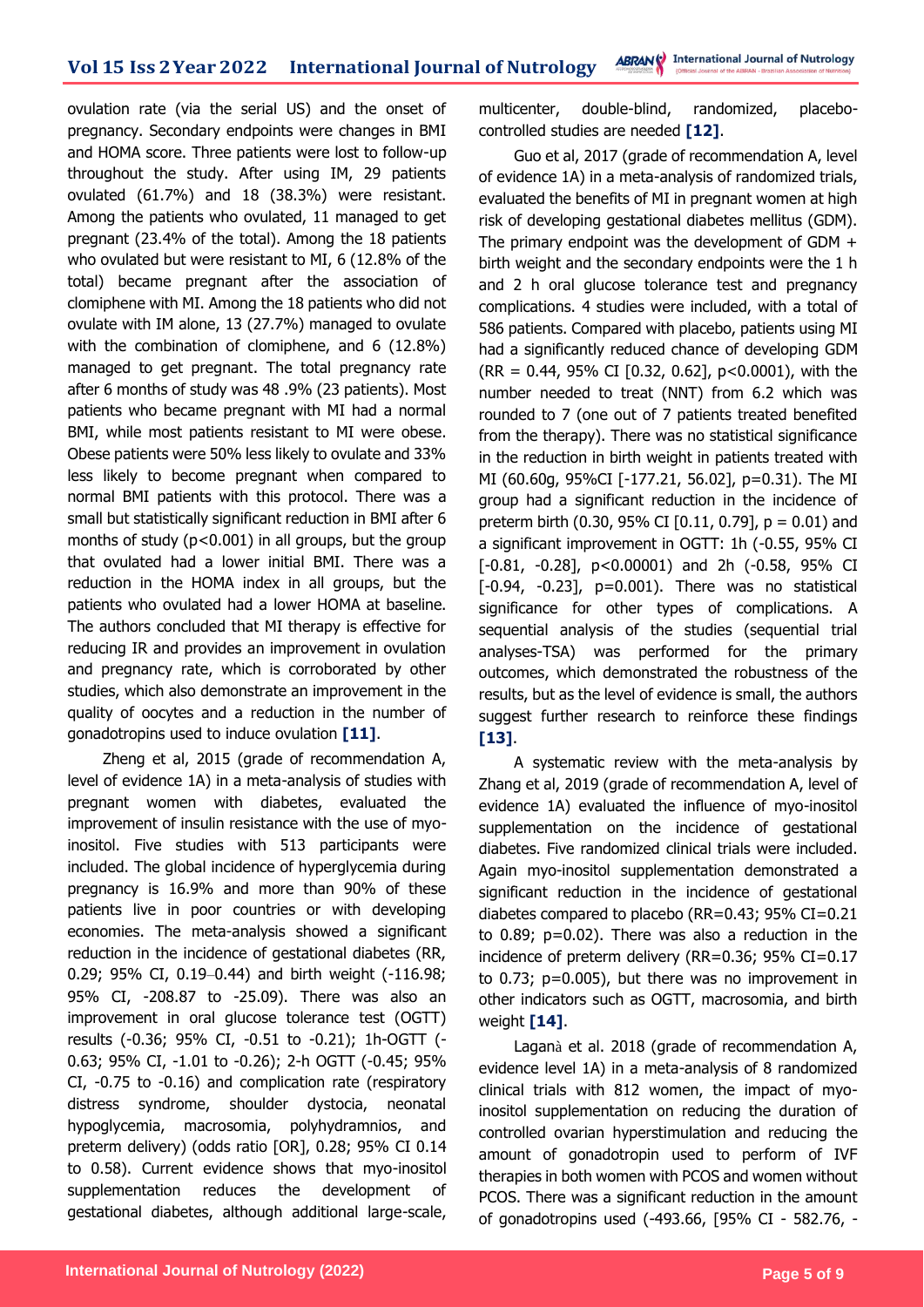404.56], p<0.00001), and in the duration of controlled ovarian hyperstimulation (- 0.71, [95% CI-1.12, - 0.30], p=0.0007). The total number of patients studied with PCOS was 515 (n=244 with MI and n=271 in the control group). The total number of patients studied without PCOS was 112 (n=58 with MI and n=56 in the control group). Regarding gonadotropins, the greatest reduction in use was in patients with PCOS (-507.20, [95% CI - 600.54, - 413.86], p< 0.00001), but patients without PCOS also experienced a reduction in the total amount of gonadotropins, but to a lesser extent than PCOS patients (-354.54, [95% CI - 653.74, -55.33], p=0.02). Regarding the duration of time of controlled ovarian hyperstimulation, there was only statistical significance in the reduction in duration in the group of patients with PCOS (MD = - 0.95, [95% CI - 1.27, - 0.63], p<0.00001) x (- 0.05, [95% CI - 0.56, -0.66], p=0.87 in the group without PCOS) **[15]**.

Regarding safety, a review of the literature showed that myo-inositol is completely safe at the standard dose (4g/day) with an incidence of side effects equal to zero at this dose. However, with daily doses equal to or greater than 12g/day, patients showed an increased incidence of gastrointestinal symptoms such as nausea, flatulence, and diarrhea **[6]**. Similar safety results were described in all studies cited in this review **[16]**.

### **Discussion**

### **Insulin Resistance**

Insulin signaling begins after the binding of this hormone with the alpha subunit of the cell receptor, with a structural modification of the beta subunit of the same receptor, located inside the cell (autophosphorylation). Once activated, the beta subunit of the insulin receptor phosphorylates IRS 1,2,3 and 4 (insulin-responsive substrates), which in turn activate both the MAP kinase pathway and the PI3-kinase pathway (phosphatidyl-INOSITOL). 3-kinase). Once activated, the enzyme phosphatidyl-INOSITOL 3-kinase (PI3K) will increase the production of two molecules contained in the cell membrane, phosphatidylinositol-4,5-bisphosphate (PI [4,5] P2) and phosphatidylinositol-3,4, 5-trisphosphate (PIP3). (PI[4,5]P2) and (PIP3) continue the cascade of reactions (when they are released from the cell membrane in the form of myoinositol-inositolphosphoglycans (MI-IPGs) and D-Chiroinositol-inositolphosphoglycans ( DCI-IPGs) as we will see below), activating protein kinase b (PKB). Activated PKB translocates glucose transporters (GLUT4) to the cell membrane, thus promoting the entry of glucose into the cell **[3,4]**.

Simplified sketch of the insulin signaling mechanism. A minimal diagram of the mitogenic and metabolic pathways of insulin signaling is shown. GLUT 4 (type 4 glucose transporter); GRB2, (type 2 growth factor receptor-binding protein); GS (glycogen synthase), (P indicates the inactive phosphorylated form); GSK 3 (glycogen synthase kinase 3); IRS, (insulin receptor substrate (4 different proteins); MAP kinase (activated mitogenic protein kinase); mTOR (mammalian target of rapamycin); PDK (phospholipiddependent kinase); Pl 3 kinase (phosphatidylinositol 3 kinase) PKB/ Akt (protein kinase B); AKR8 (murine tumor protein kinase 8); PP-1 (glycogen-associated protein phosphatase 1); Ras (rat sarcoma protein); SHC (Src and collagen homolog protein); SOS (son-ofsevenless protein); TK (tyrosine kinase) **[3]**.

### **The importance of Inositol in the intracellular signaling of insulin and FSH**

Inositol plays a crucial role in the transmission of intracellular signals from both insulin and FSH, Inositol is formed within cells from glucose-6-phosphate (G6P), G6P is converted to Inositol-3-phosphate (Ins3P) which in turn is transformed into myo-inositol. MI, through the action of insulin, can be converted into D-Chiro-Inositol. Both (MI and DCI) participate in the insulin signaling process. The normal MI: DCI ratio in plasma is 40:1, but because of its importance in insulin and FSH signaling, the ratio of MI: DCI in the ovary is 100:1. Inositol can be found free inside the cell, or present in the cell membrane in the form of Inositol-phosphoglycans **[2,3]**.

Cleavage of phosphatidylinositol-4,5-bisphosphate (PI[4,5]P2) gives rise to phosphatidylinositol-3,4,5 trisphosphate (PIP3) an intracellular second messenger of the insulin signal. (PI[4,5]P2) and PIP3 are present in the cell membrane and when stimulated by insulin they release myo-inositol-inositolphosphoglycans (MI-IPGs) and D-Chiro-inositol-inositolphosphoglycans (DCI-IPGs) that also participate in intracellular signaling of insulin and FSH. MI-IPG promotes the release of GLUT 4 to the cell membrane. MI-IPG stimulates the release of calcium (another intracellular mediator of the insulin signal) from the endoplasmic reticulum. DCI-IPG promotes intracellular glycogen storage and inhibition of the aromatase enzyme (which converts testosterone to estradiol). MI also participates in FSH signaling, stimulating the proliferation and maturation of the cells of the granular layer of eggs and the synthesis of anti-Müllerian hormone, which improves the sensitivity of follicles to FSH, accelerating their maturation. Still, concerning FSH signaling, MI also stimulates the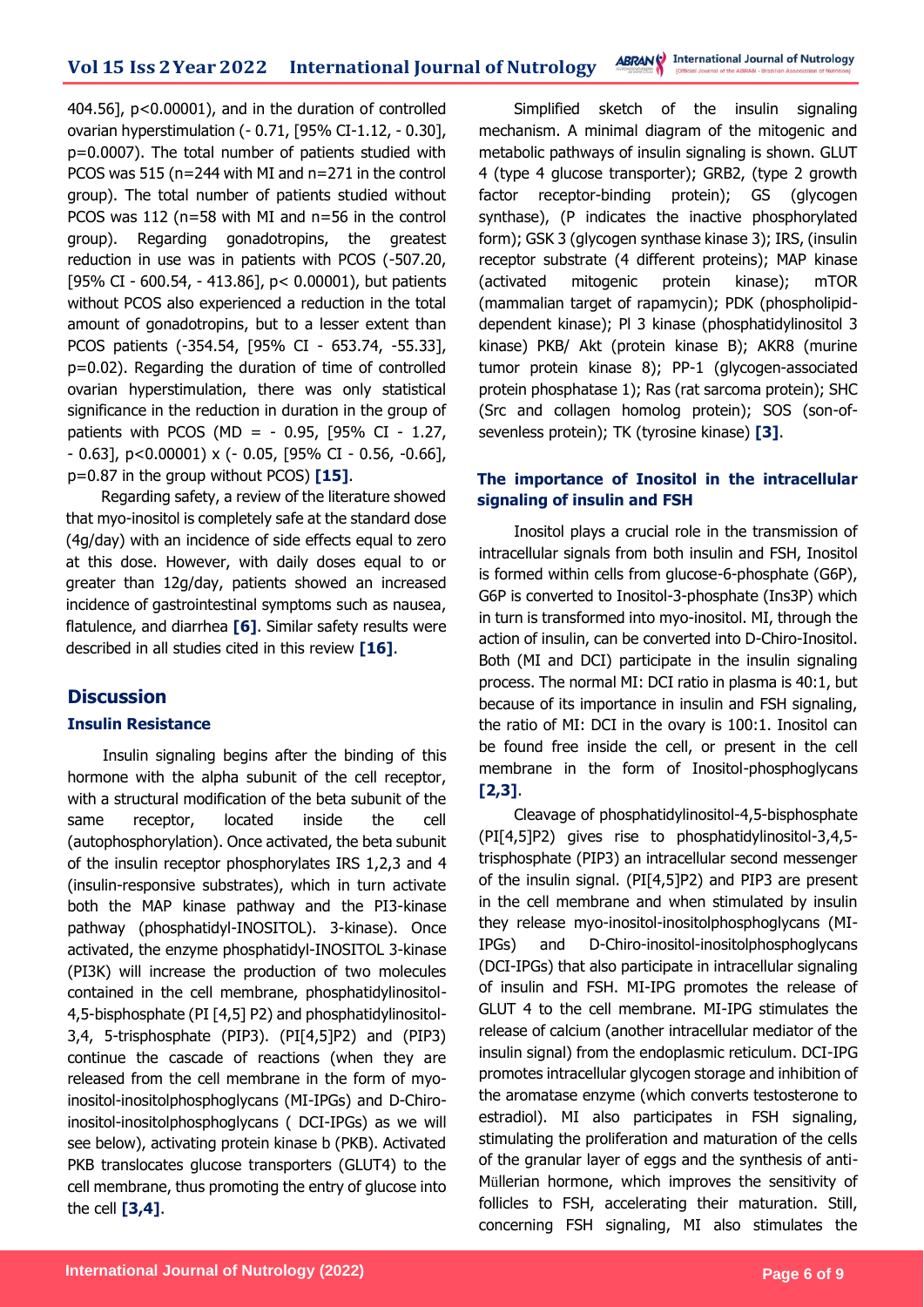MAPK/PKA pathway, promoting estrogen synthesis through the action of aromatase **[2-4]**.

### **Inositol and Its Role in PCOS**

Inositols are chemically identified as cyclohexanes and include a family of nine stereoisomers. Myo-inositol (MI) is the most widely distributed in nature. The main dietary sources of MI are fruits, beans, grains and nuts. Daily MI intake does not exceed 500–700 mg/day for a standard Western diet. MI can also be actively synthesized (up to 4 g/day) in the human body (especially in the liver and brain) **[1]**. The cellular precursor of MI is glucose-6-phosphate, which is isomerized to inositol-3-phosphate (IP3) by D-3-myoinositol-phosphate synthase. IP3 is then dephosphorylated to free MI by inositol 1 monophosphatase. Free inositol can also be obtained by recycling inositol-1,4,5-triphosphate and inositol 1,4 bisphosphate. MI biosynthesis varies between tissues, depending on specific functional requirements for each organ. There is a complex relationship between glucose and MI metabolism. On the one hand, MI inhibits duodenal glucose absorption and reduces the rise in blood glucose, suggesting the existence of a competition for the same transport system. On the other hand, glucose significantly neutralizes cellular uptake of inositol and can induce MI depletion by activating the glucose-sorbitol pathway **[4]**. Inhibition of aldose reductase in cultured cells restores MI levels by neutralizing the depleting effect of sorbitol. Sodiumglucose transporter (SGLT) 1/2 inhibitors prevent the uptake of both glucose and inositol, which suggests that the two molecules share the same transport systems.

Hyperglycemia and insulin resistance modify the relative proportions between the different isomers of inositol present in the tissues. Myo-inositol and DCI are abundant in the ovaries and follicular fluid and have specific roles in insulin signaling and follicular development. MI stimulates FSH signaling as a second messenger, while DCI is responsible for insulinmediated androgen synthesis in addition to acting as an aromatase inhibitor. In the normal ovary, the balance between these two isomers maintains normal hormone secretion and ovarian function. Under physiological conditions the MI/DCI ratio is between 100:1 in follicular fluid and 40:1 in plasma. In patients with PCOS and insulin resistance, hyperinsulinemia induces a higher DCI-MI ratio because of the activity of stimulating the activity of the epimerase enzyme, which transforms MI into DCI. Despite the chemical similarities between MI and ICD and their synergistic effects on insulin sensitivity, they exert different functions in the ovary.

MI can affect aromatase activity in an opposite way compared to DCI **[2,3]**.

Thus, higher MI/DCI ratios (100:1) promote aromatase activity in granulosa, increasing estrogen, while lower MI/DCI ratios (2:1) stimulate androgen production in theca cells. This may explain why DCI supplementation produces an increase in testosterone levels and a concomitant reduction in estrogens. This leads to hyperandrogenism and suppression of FSH signaling. This mechanism is involved in the so-called "ovarian paradox", defined in 2011 by Carlomagno et al. who hypothesizes that in the ovaries of patients with polycystic ovary syndrome, increased epimerase activity leads to a local deficiency of MI which, in turn, is responsible for the poor quality of the oocyte. Under these conditions, glucose uptake and metabolism in oocytes and follicular cells are negatively affected, thus compromising oocyte quality, which depends on the availability of adequate amounts of IM. This paradox is further supported by later studies in animals and humans that show the differential effect of supplementation with MI alone and MI+DCI in different proportions, proving that restoration of physiological levels of the two inositol isomers may be crucial for proper functioning of the ovary **[2]**. Myo-inositol and Dchiroinositol intracellular pathways as second messengers.

**Abbreviations:** AC (Adenyl cyclase); AMH (anti-Müllerian hormone); DCI (D-chiroinositol); E2 (estradiol); ER (endoplasmic reticulum); FSH (follicle stimulating hormone); FSHR (FSH receptor); G (glucose); Gas (heterodimeric protein G); GLUT-4 (type 4 glucose transporter); GS (glycogen synthase); insP3 (insositol 3 phosphate); IPG (inositol phosphoglycan); IP3-R (insP3 receptor); IR (insulin receptor); MI (myoinositol); P (phosphate); PDH (phosphate dehydrogenase); PKA(protein kinase A) **[4]**.

### **Conclusion**

Insulin sensitizing agents are considered the therapy of choice for PCOS, as insulin resistance and associated hyperinsulinemia are recognized as important pathogenic factors of the syndrome. Nearly all obese women with PCOS, and more than half of normalweight women with PCOS, are insulin resistant and therefore have some degree of hyperinsulinemia. For this reason, the use of insulin sensitizers has been suggested in most patients with PCOS, as a useful treatment in reducing serum androgen levels and in the use of gonadotropins in assisted reproduction therapies,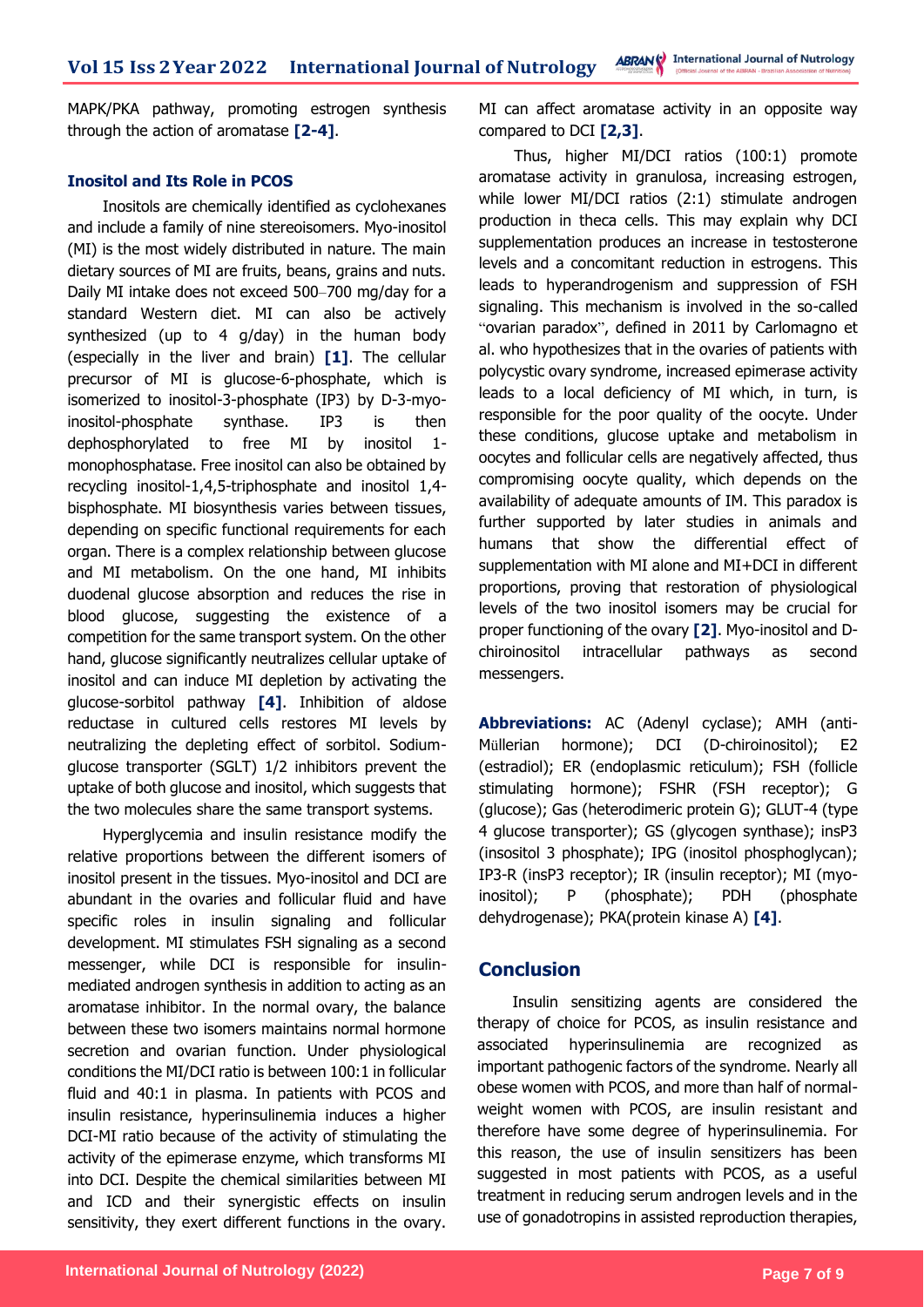in addition to providing an improvement in serum lipids. These therapies have also been associated with a decrease in acne and hirsutism, an improvement in menstruation regulation, and an improvement in ovulation and fertility. Changes in inositol metabolism are related to the pathogenesis of insulin resistance. Administration of myo-inositol improves physiological insulin receptor activity, restoring spontaneous ovulatory function in most women with PCOS. The clinical studies evaluated clearly showed an improvement in insulin sensitivity and glucose tolerance in both pregnant and non-pregnant women. MI supplementation also improved fertility by increasing the rate of spontaneous pregnancy. In patients undergoing assisted reproductive therapies, IM supplementation provided a reduction in the number of gonadotropins used and a decrease in the time of controlled ovarian hyperstimulation. The studies also showed a reduction in birth complications in patients with gestational diabetes who used MI. Compared with metformin (the most commonly used insulin-sensitizing agent), MI achieved similar or slightly superior results in restoring fertility in women with PCOS, either alone or in combination with clomiphene or r-FSH. with the advantage of having fewer side effects than metformin. It is noteworthy that more double-blind randomized trials with MI are needed, as most have a low number of participants and short durations. Furthermore, the long-term benefits (more than 6 months) of using MI remain undefined.

### **Recommendations of the Brazilian Association of Nutrology (ABRAN Associação Brasileira de Nutrologia)**

### **Considering that:**

**1.** PCOS can be associated with several metabolic pathologies such as obesity, metabolic syndrome, and diabetes;

**2.** PCOS is due to multifactorial causes, such as lifestyle inappropriate, genetic tendencies and epigenetic factors;

**3.** PCOS is a clinical condition with specific diagnostic criteria.

**4.** Myo-inositol is a food supplement registered and approved by Anvisa and meets specific rules for proof of safety and efficacy;

**5.** The insulin resistance mechanism plays a crucial role in the pathophysiology of PCOS.

**6.** Myo-inositol acts as an intracellular second

messenger for insulin and its levels are reduced in PCOS.

#### **It is recommended:**

**1.** That the diagnosis of PCOS is based on the Rotterdam criteria and the treatment follows two lines of action (the central route and the peripheral route), focusing on three objectives (restoration of fertility, controlling signs and symptoms, and improving the metabolic profile of patients).

**2.** That the prescription of myo-inositol be supported by clinical studies and evidence found in the literature;

**3.** That the prescription of myo-inositol be made in the clinical conditions presented (improvement in ovulation and pregnancy rates, improvement in pregnancy outcomes, control of gestational diabetes, improvement in laboratory and metabolic parameters, and improvement in indices related to in vitro fertilization processes), at a dose of 4g/day alone or associated with conventional therapies already established;

**4.** That the cost-benefit ratio for the choice of myoinositol be evaluated, considering its excellent safety profile, low incidence of side effects, and low cost when compared to current therapies.

### **Acknowledgement**

Not applicable.

### **Funding**

Not applicable.

### **Informed consent**

Not applicable.

### **Data sharing statement**

No additional data are available.

### **Conflict of interest**

The authors declare no conflict of interest.

### **Similarity check**

It was applied by Ithenticate@.

### **About the license**

© The author(s) 2022. The text of this article is open access and licensed under a Creative Commons Attribution 4.0 International License.

### **References**

**1.** Kamenov Z, Gateva A. Inositols in PCOS. Molecules 2020, 25, 5566;